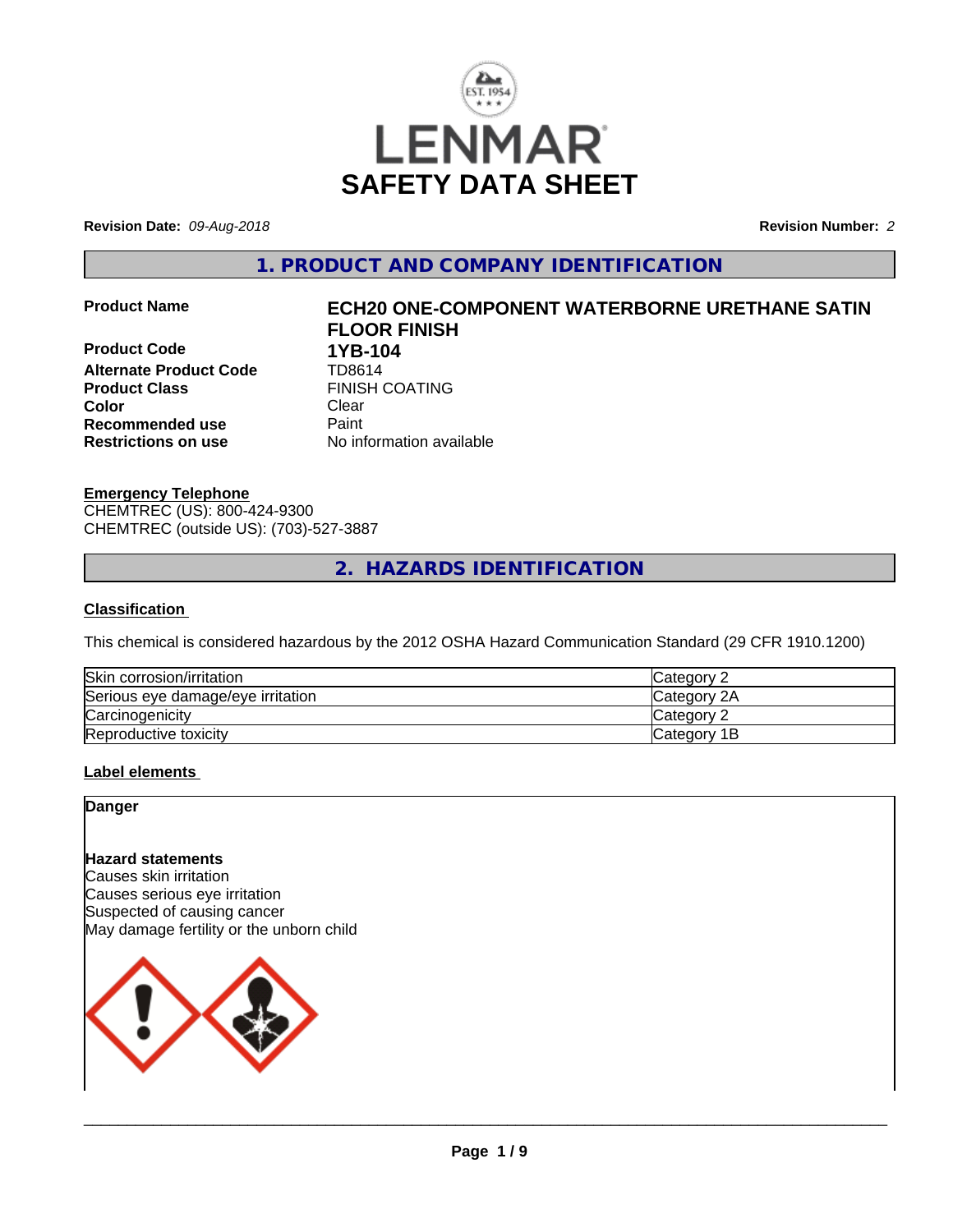# **Appearance** liquid

**Odor** little or no odor

#### **Precautionary Statements - Prevention**

Obtain special instructions before use Do not handle until all safety precautions have been read and understood Use personal protective equipment as required Wash face, hands and any exposed skin thoroughly after handling Wear eye/face protection

#### **Precautionary Statements - Response**

IF exposed or concerned: Get medical advice/attention **Eyes** IF IN EYES: Rinse cautiously with water for several minutes. Remove contact lenses, if present and easy to do. Continue rinsing If eye irritation persists: Get medical advice/attention **Skin** IF ON SKIN: Wash with plenty of soap and water

\_\_\_\_\_\_\_\_\_\_\_\_\_\_\_\_\_\_\_\_\_\_\_\_\_\_\_\_\_\_\_\_\_\_\_\_\_\_\_\_\_\_\_\_\_\_\_\_\_\_\_\_\_\_\_\_\_\_\_\_\_\_\_\_\_\_\_\_\_\_\_\_\_\_\_\_\_\_\_\_\_\_\_\_\_\_\_\_\_\_\_\_\_

If skin irritation occurs: Get medical advice/attention Take off contaminated clothing and wash before reuse

#### **Precautionary Statements - Storage**

Store locked up

#### **Precautionary Statements - Disposal**

Dispose of contents/container to an approved waste disposal plant

# **Hazards not otherwise classified (HNOC)**

Not applicable

# **Other information**

No information available

# **3. COMPOSITION INFORMATION ON COMPONENTS**

| <b>Chemical name</b>    | <b>CAS No.</b> | Weight-% |
|-------------------------|----------------|----------|
| -Methyl-2-pyrrolidinone | 872-50-4       |          |
| Triethylamine           | 121-44-8       |          |
| Cobalt neodecanoate     | 27253-31-2     | v.J      |

|                       | 4. FIRST AID MEASURES                                                                                    |
|-----------------------|----------------------------------------------------------------------------------------------------------|
| <b>General Advice</b> | No hazards which require special first aid measures.                                                     |
| <b>Eye Contact</b>    | Rinse thoroughly with plenty of water for at least 15 minutes and consult a<br>physician.                |
| <b>Skin Contact</b>   | Wash off immediately with soap and plenty of water while removing all<br>contaminated clothes and shoes. |
| <b>Inhalation</b>     | Move to fresh air. If symptoms persist, call a physician.                                                |
|                       |                                                                                                          |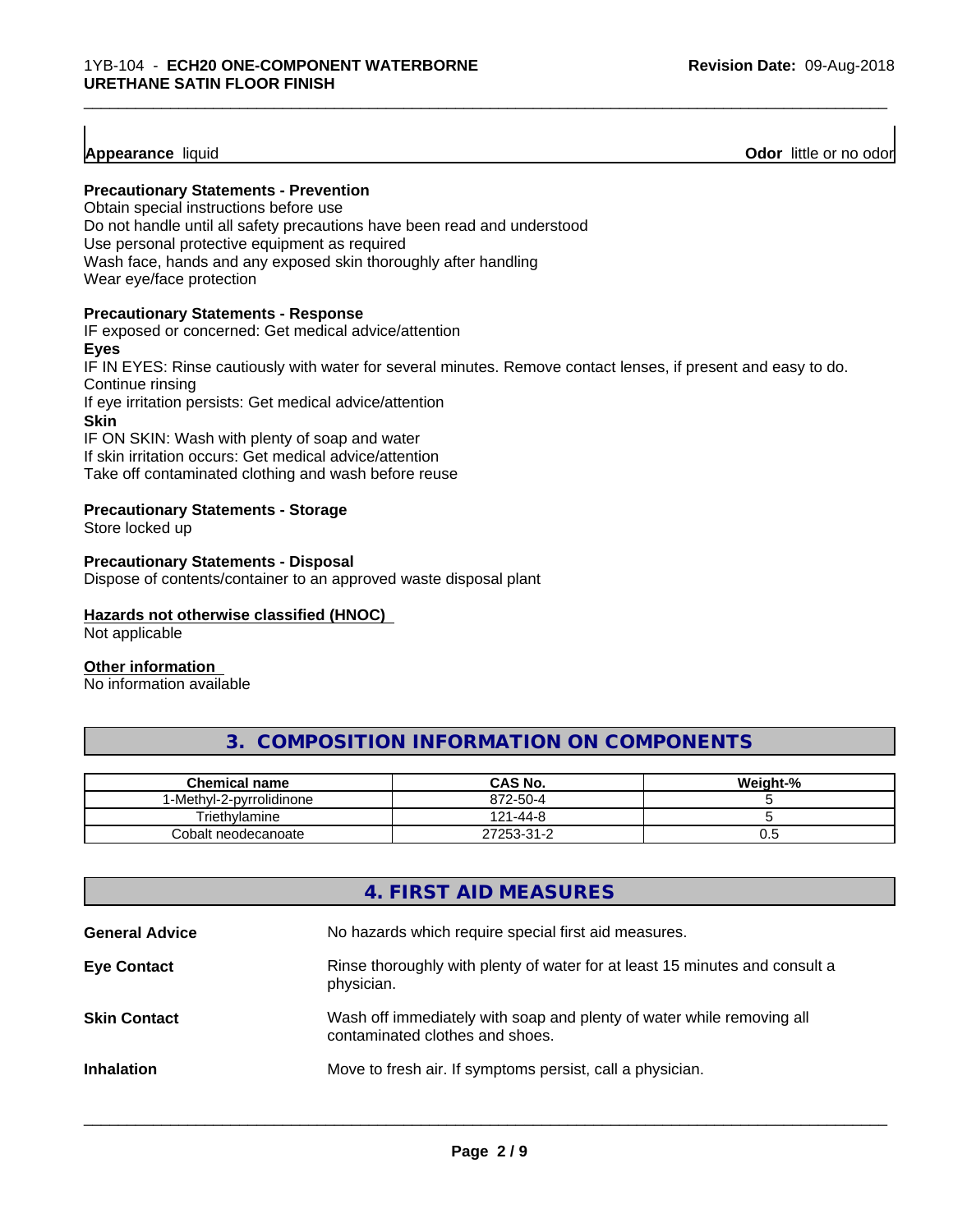| Ingestion                                                                        | Clean mouth with water and afterwards drink plenty of water. Consult a physician<br>if necessary. |                                                    |                                                                                                                 |
|----------------------------------------------------------------------------------|---------------------------------------------------------------------------------------------------|----------------------------------------------------|-----------------------------------------------------------------------------------------------------------------|
| <b>Most Important</b><br><b>Symptoms/Effects</b>                                 | None known.                                                                                       |                                                    |                                                                                                                 |
| <b>Notes To Physician</b>                                                        | Treat symptomatically.                                                                            |                                                    |                                                                                                                 |
|                                                                                  |                                                                                                   | 5. FIRE-FIGHTING MEASURES                          |                                                                                                                 |
| <b>Suitable Extinguishing Media</b>                                              |                                                                                                   |                                                    | Use extinguishing measures that are appropriate to local<br>circumstances and the surrounding environment.      |
| <b>Protective Equipment And Precautions For</b><br><b>Firefighters</b>           |                                                                                                   | and full protective gear.                          | As in any fire, wear self-contained breathing apparatus<br>pressure-demand, MSHA/NIOSH (approved or equivalent) |
| <b>Specific Hazards Arising From The Chemical</b>                                |                                                                                                   | extreme heat.                                      | Closed containers may rupture if exposed to fire or                                                             |
| <b>Sensitivity To Mechanical Impact</b>                                          |                                                                                                   | No                                                 |                                                                                                                 |
| <b>Sensitivity To Static Discharge</b>                                           |                                                                                                   | No                                                 |                                                                                                                 |
| <b>Flash Point Data</b><br>Flash Point (°F)<br>Flash Point (°C)<br><b>Method</b> |                                                                                                   | Not applicable<br>Not applicable<br>Not applicable |                                                                                                                 |
| <b>Flammability Limits In Air</b>                                                |                                                                                                   |                                                    |                                                                                                                 |
| Lower flammability limit:<br><b>Upper flammability limit:</b>                    |                                                                                                   | Not applicable<br>Not applicable                   |                                                                                                                 |
| <b>NFPA</b><br>Health: 1                                                         | Flammability: 0                                                                                   | Instability: 0                                     | <b>Special: Not Applicable</b>                                                                                  |
| <b>NFPA Legend</b><br>$\bigcap$ N at He $\bigcap$                                |                                                                                                   |                                                    |                                                                                                                 |

# 0 - Not Hazardous

- 
- 1 Slightly
- 2 Moderate
- 3 High
- 4 Severe

*The ratings assigned are only suggested ratings, the contractor/employer has ultimate responsibilities for NFPA ratings where this system is used.*

*Additional information regarding the NFPA rating system is available from the National Fire Protection Agency (NFPA) at www.nfpa.org.*

# **6. ACCIDENTAL RELEASE MEASURES Personal Precautions** Avoid contact with skin, eyes and clothing. Ensure adequate ventilation. **Other Information** Prevent further leakage or spillage if safe to do so.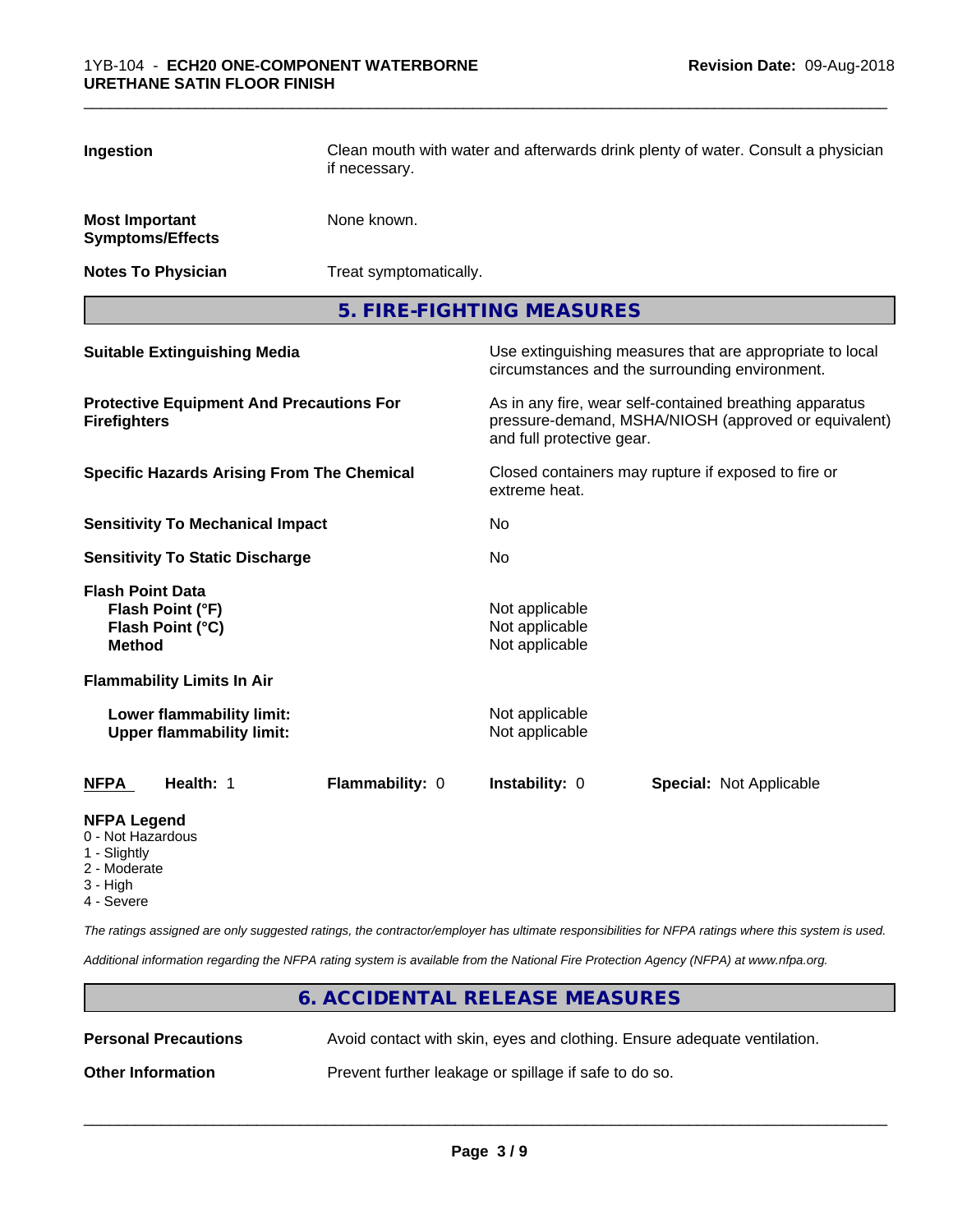| See Section 12 for additional Ecological Information.<br><b>Environmental precautions</b>                                                                                        |  |
|----------------------------------------------------------------------------------------------------------------------------------------------------------------------------------|--|
| Soak up with inert absorbent material. Sweep up and shovel into suitable<br>containers for disposal.                                                                             |  |
| 7. HANDLING AND STORAGE                                                                                                                                                          |  |
| Avoid contact with skin, eyes and clothing. Avoid breathing vapors, spray mists or<br>sanding dust. In case of insufficient ventilation, wear suitable respiratory<br>equipment. |  |
| Keep container tightly closed. Keep out of the reach of children.                                                                                                                |  |
| No information available                                                                                                                                                         |  |
|                                                                                                                                                                                  |  |

# **8. EXPOSURE CONTROLS/PERSONAL PROTECTION**

# **Exposure Limits**

| <b>Chemical name</b> | <b>ACGIH TLV</b>        | <b>OSHA PEL</b>    |
|----------------------|-------------------------|--------------------|
| Triethylamine        | $0.5$ ppm - TWA         | 25 ppm - TWA       |
|                      | <sup>1</sup> ppm - STEL | 100 mg/m $3$ - TWA |
|                      | <b>Skin</b>             |                    |

# **Legend**

ACGIH - American Conference of Governmental Industrial Hygienists Exposure Limits OSHA - Occupational Safety & Health Administration Exposure Limits N/E - Not Established

| <b>Engineering Measures</b>          | Ensure adequate ventilation, especially in confined areas.                                                                          |  |
|--------------------------------------|-------------------------------------------------------------------------------------------------------------------------------------|--|
| <b>Personal Protective Equipment</b> |                                                                                                                                     |  |
| <b>Eye/Face Protection</b>           | Safety glasses with side-shields.                                                                                                   |  |
| <b>Skin Protection</b>               | Protective gloves and impervious clothing.                                                                                          |  |
| <b>Respiratory Protection</b>        | In case of insufficient ventilation wear suitable respiratory equipment.                                                            |  |
| <b>Hygiene Measures</b>              | Avoid contact with skin, eyes and clothing. Remove and wash contaminated<br>clothing before re-use. Wash thoroughly after handling. |  |

# **9. PHYSICAL AND CHEMICAL PROPERTIES**

| Appearance                  | liquid                   |
|-----------------------------|--------------------------|
| Odor                        | little or no odor        |
| <b>Odor Threshold</b>       | No information available |
| Density (Ibs/gal)           | $8.3 - 8.7$              |
| <b>Specific Gravity</b>     | $1.00 - 1.04$            |
| рH                          | No information available |
| <b>Viscosity (cps)</b>      | No information available |
| Solubility(ies)             | No information available |
| <b>Water solubility</b>     | No information available |
| <b>Evaporation Rate</b>     | No information available |
| Vapor pressure @20 °C (kPa) | No information available |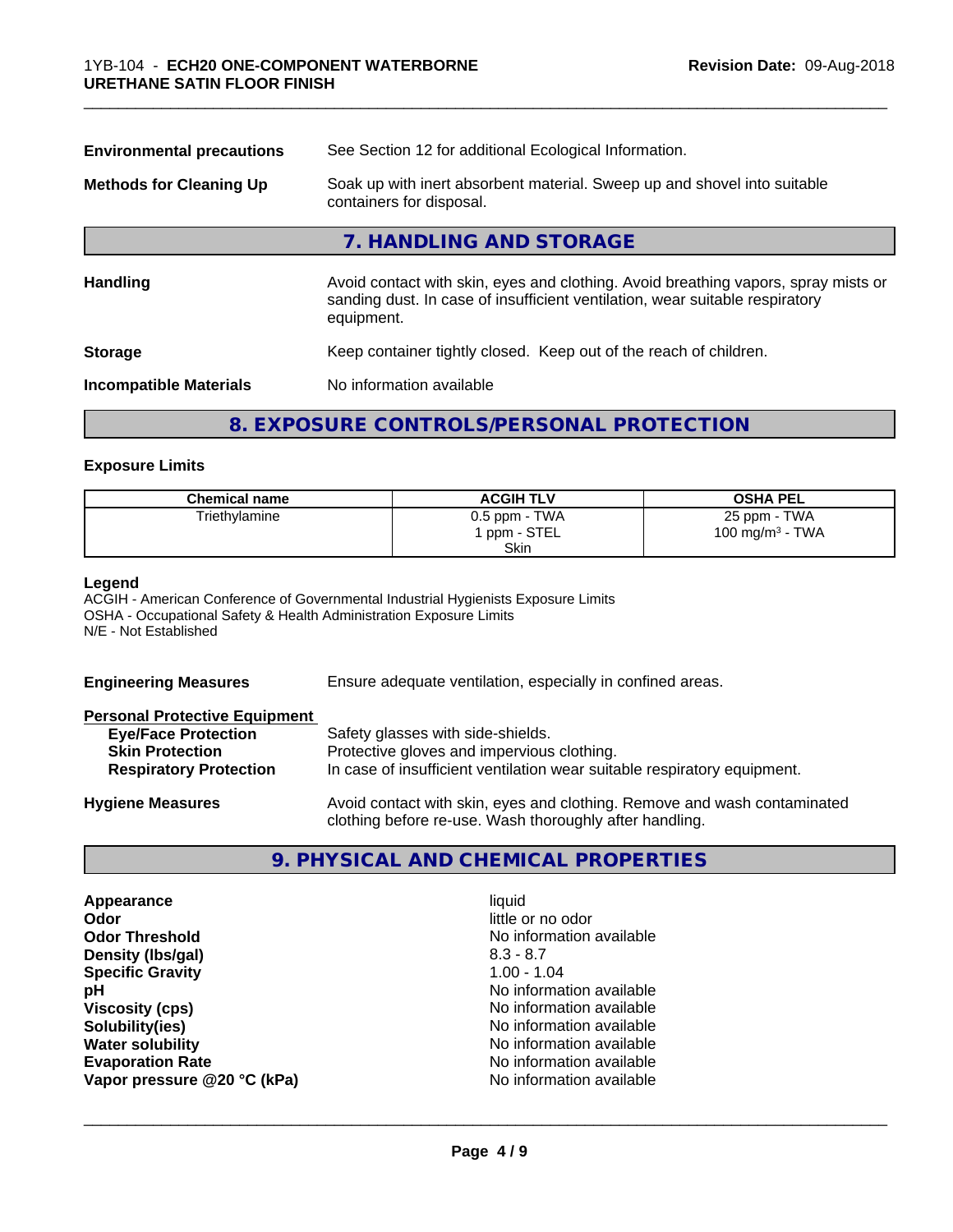| <b>Vapor density</b>                 | No information available |
|--------------------------------------|--------------------------|
| Wt. % Solids                         | $25 - 35$                |
| Vol. % Solids                        | $25 - 35$                |
| Wt. % Volatiles                      | $65 - 75$                |
| Vol. % Volatiles                     | $65 - 75$                |
| <b>VOC Regulatory Limit (g/L)</b>    | < 350                    |
| <b>Boiling Point (°F)</b>            | 212                      |
| <b>Boiling Point (°C)</b>            | 100                      |
| <b>Freezing Point (°F)</b>           | 32                       |
| <b>Freezing Point (°C)</b>           | 0                        |
| Flash Point (°F)                     | Not applicable           |
| Flash Point (°C)                     | Not applicable           |
| <b>Method</b>                        | Not applicable           |
| Flammability (solid, gas)            | Not applicable           |
| <b>Upper flammability limit:</b>     | Not applicable           |
| Lower flammability limit:            | Not applicable           |
| Autoignition Temperature (°F)        | No information available |
| <b>Autoignition Temperature (°C)</b> | No information available |
| Decomposition Temperature (°F)       | No information available |
| Decomposition Temperature (°C)       | No information available |
| <b>Partition coefficient</b>         | No information available |

# **No information available**<br>25 - 35 **Not applicable Not applicable Not applicable Flammability (solid, gas)** Not applicable **Not applicable Not applicable No information available Autoignition Temperature (°C)** No information available **No information available No information available No information available**

\_\_\_\_\_\_\_\_\_\_\_\_\_\_\_\_\_\_\_\_\_\_\_\_\_\_\_\_\_\_\_\_\_\_\_\_\_\_\_\_\_\_\_\_\_\_\_\_\_\_\_\_\_\_\_\_\_\_\_\_\_\_\_\_\_\_\_\_\_\_\_\_\_\_\_\_\_\_\_\_\_\_\_\_\_\_\_\_\_\_\_\_\_

# **10. STABILITY AND REACTIVITY**

| <b>Reactivity</b>                         | Not Applicable                           |
|-------------------------------------------|------------------------------------------|
| <b>Chemical Stability</b>                 | Stable under normal conditions.          |
| <b>Conditions to avoid</b>                | Prevent from freezing.                   |
| <b>Incompatible Materials</b>             | No materials to be especially mentioned. |
| <b>Hazardous Decomposition Products</b>   | None under normal use.                   |
| <b>Possibility of hazardous reactions</b> | None under normal conditions of use.     |

**11. TOXICOLOGICAL INFORMATION**

**Product Information**

# **Information on likely routes of exposure**

**Principal Routes of Exposure** Eye contact, skin contact and inhalation.

**Acute Toxicity** 

**Product Information** No information available

# **Symptoms related to the physical,chemical and toxicological characteristics**

**Symptoms** No information available

**Delayed and immediate effects as well as chronic effects from short and long-term exposure**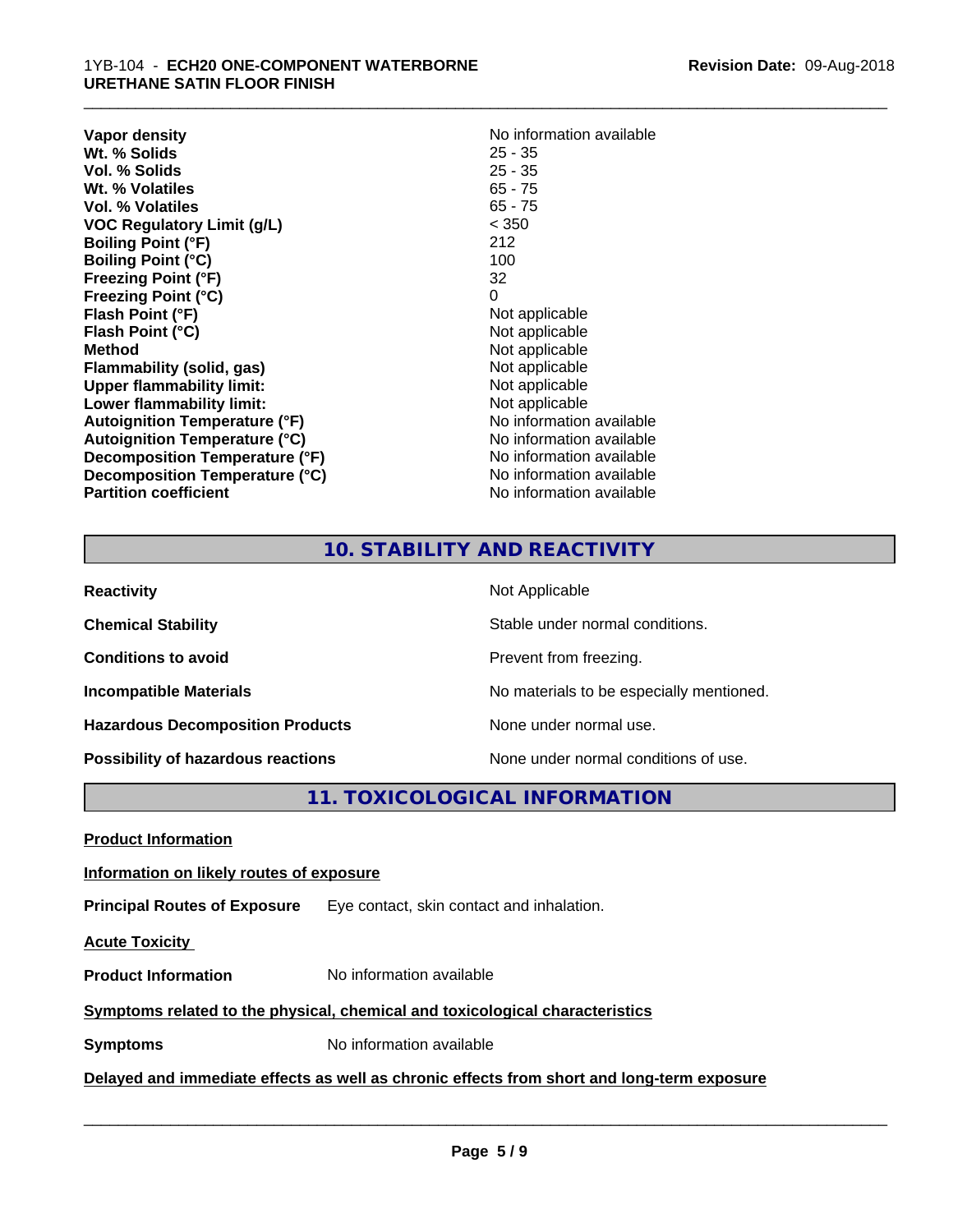| May cause slight irritation.                                                      |
|-----------------------------------------------------------------------------------|
| Substance may cause slight skin irritation. Prolonged or repeated contact may dry |
| skin and cause irritation.                                                        |
| May cause irritation of respiratory tract.                                        |
| Ingestion may cause gastrointestinal irritation, nausea, vomiting and diarrhea.   |
| No information available                                                          |
| No information available.                                                         |
| No information available.                                                         |
| May damage fertility or the unborn child.                                         |
| No information available.                                                         |
| No information available.                                                         |
| No information available.                                                         |
| No information available.                                                         |
| No information available.                                                         |
| No information available                                                          |
|                                                                                   |

\_\_\_\_\_\_\_\_\_\_\_\_\_\_\_\_\_\_\_\_\_\_\_\_\_\_\_\_\_\_\_\_\_\_\_\_\_\_\_\_\_\_\_\_\_\_\_\_\_\_\_\_\_\_\_\_\_\_\_\_\_\_\_\_\_\_\_\_\_\_\_\_\_\_\_\_\_\_\_\_\_\_\_\_\_\_\_\_\_\_\_\_\_

# **Numerical measures of toxicity**

**The following values are calculated based on chapter 3.1 of the GHS document**

| ATEmix (oral)                        | 24169 mg/kg |
|--------------------------------------|-------------|
| <b>ATEmix (dermal)</b>               | 54982 mg/kg |
| <b>ATEmix (inhalation-dust/mist)</b> | 40.7 ma/L   |
| ATEmix (inhalation-vapor)            | 388.9 ma/L  |

#### **Component Information**

1-Methyl-2-pyrrolidinone LD50 Oral: 3598 mg/kg (Rat) LD50 Dermal: 2000 mg/kg (Rabbit) **Triethylamine** LD50 Oral: 460 mg/kg (Rat) LD50 Dermal: 570 µg/L (Rabbit) Cobalt neodecanoate LD50 Oral: 3900 mg/kg (Rat)

# **Carcinogenicity**

*The information below indicateswhether each agency has listed any ingredient as a carcinogen:.*

| Chemical<br>name    | <b>IARC</b>               | <b>NTP</b> | OSHA   |
|---------------------|---------------------------|------------|--------|
|                     | .<br>2B<br>Possible Human |            | Listed |
| Cobalt neodecanoate | Carcinoɑen                |            |        |

• Cobalt and cobalt compounds are listed as possible human carcinogens by IARC (2B). However, there is inadequate evidence of the carcinogenicity of cobalt and cobalt compounds in humans.

# **12. ECOLOGICAL INFORMATION**

# **Ecotoxicity Effects**

The environmental impact of this product has not been fully investigated.

# **Product Information**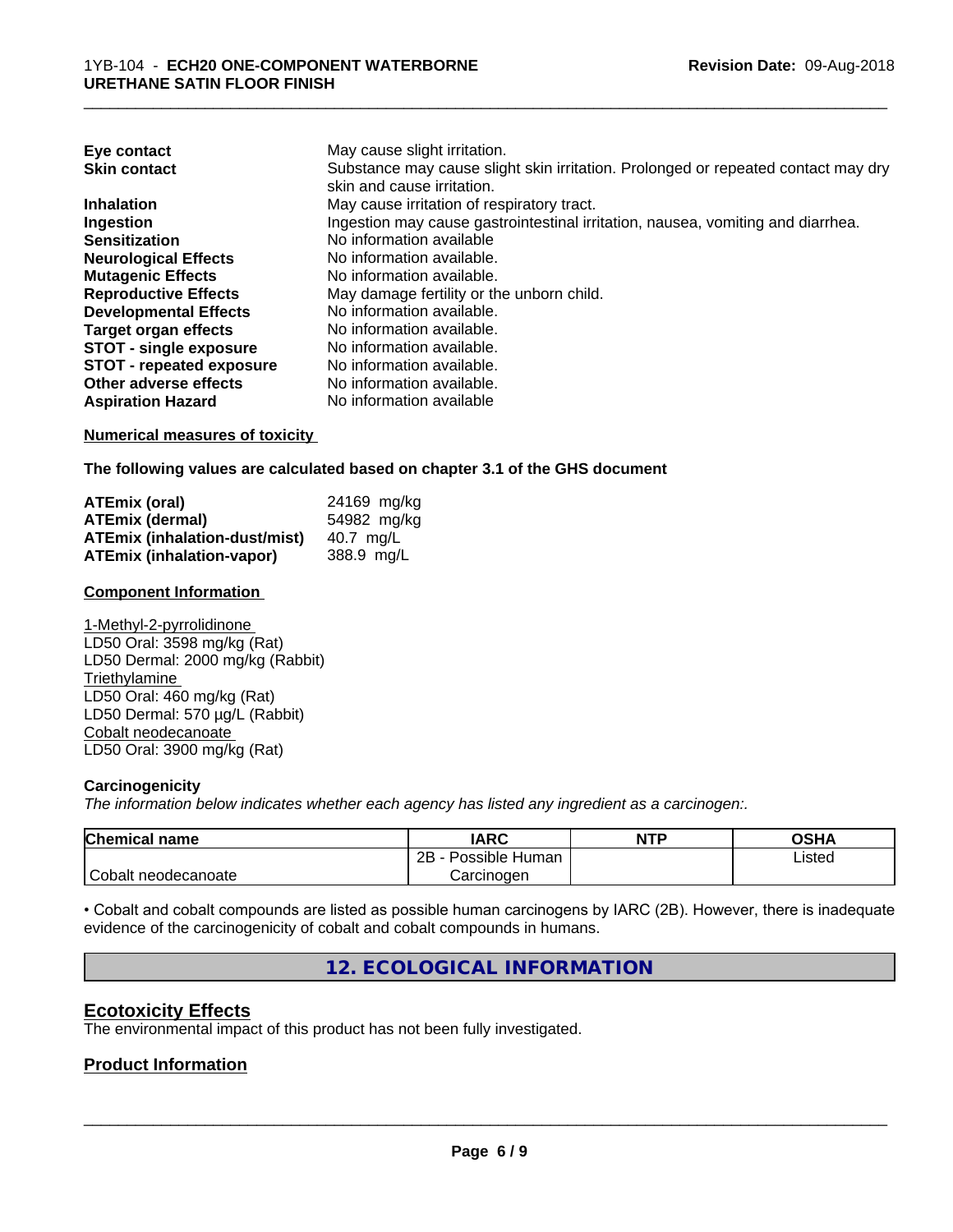\_\_\_\_\_\_\_\_\_\_\_\_\_\_\_\_\_\_\_\_\_\_\_\_\_\_\_\_\_\_\_\_\_\_\_\_\_\_\_\_\_\_\_\_\_\_\_\_\_\_\_\_\_\_\_\_\_\_\_\_\_\_\_\_\_\_\_\_\_\_\_\_\_\_\_\_\_\_\_\_\_\_\_\_\_\_\_\_\_\_\_\_\_

#### **Acute Toxicity to Fish** No information available

# **Acute Toxicity to Aquatic Invertebrates**

No information available

**Acute Toxicity to Aquatic Plants** No information available

# **Persistence / Degradability**

No information available.

# **Bioaccumulation**

There is no data for this product.

#### **Mobility in Environmental Media** No information available.

# **Ozone**

No information available

# **Component Information**

# **Acute Toxicity to Fish**

No information available

# **Acute Toxicity to Aquatic Invertebrates**

No information available

# **Acute Toxicity to Aquatic Plants**

No information available

|                              | 13. DISPOSAL CONSIDERATIONS                                                                                                                                                                                               |
|------------------------------|---------------------------------------------------------------------------------------------------------------------------------------------------------------------------------------------------------------------------|
| <b>Waste Disposal Method</b> | Dispose of in accordance with federal, state, and local regulations. Local<br>requirements may vary, consult your sanitation department or state-designated<br>environmental protection agency for more disposal options. |
|                              | 14. TRANSPORT INFORMATION                                                                                                                                                                                                 |
| <b>DOT</b>                   | Not regulated                                                                                                                                                                                                             |
| <b>ICAO/IATA</b>             | Not regulated                                                                                                                                                                                                             |
| <b>IMDG / IMO</b>            | Not regulated                                                                                                                                                                                                             |
|                              | <b>15. REGULATORY INFORMATION</b>                                                                                                                                                                                         |

# **International Inventories**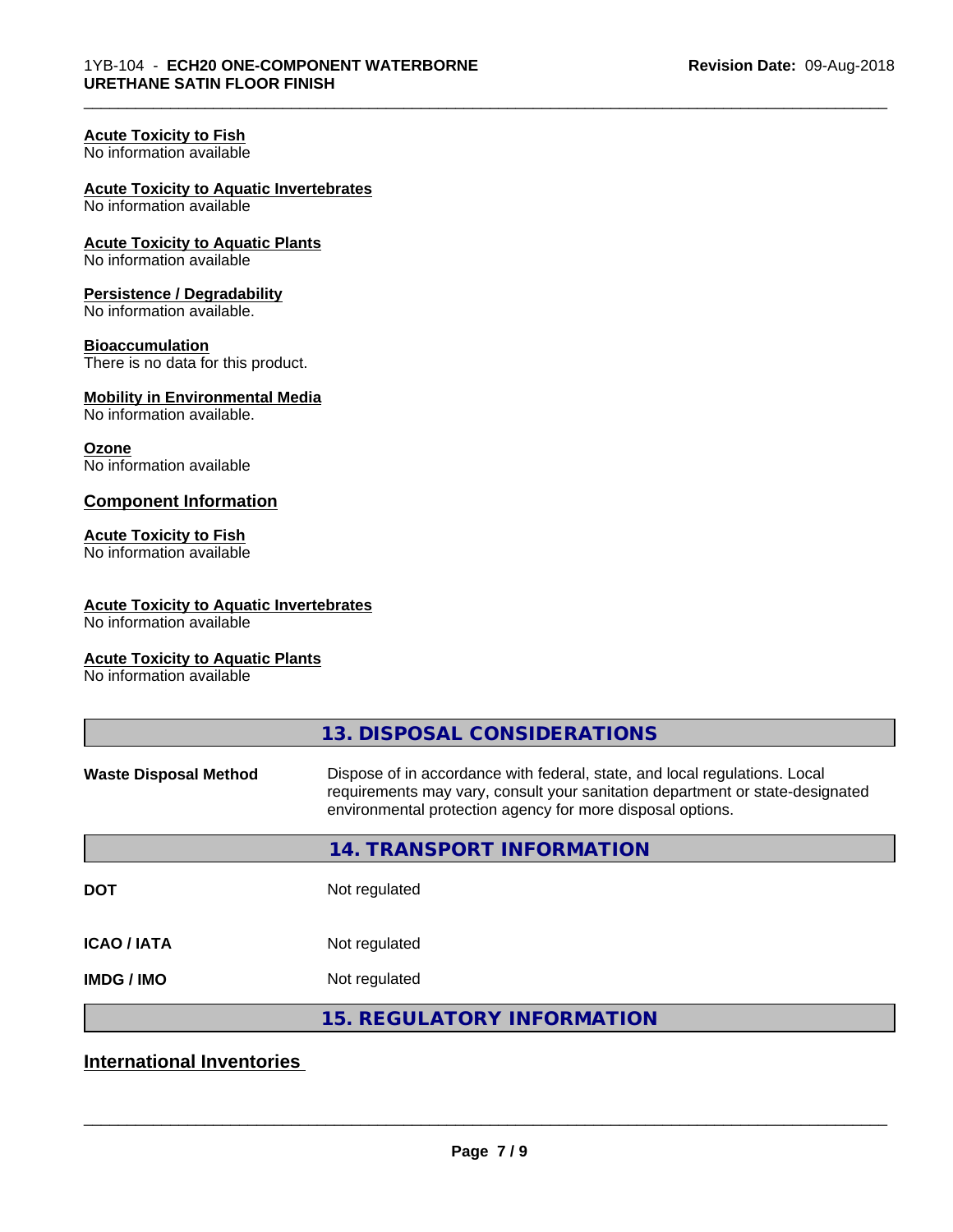| <b>TSCA: United States</b> | Yes - All components are listed or exempt. |
|----------------------------|--------------------------------------------|
| <b>DSL: Canada</b>         | Yes - All components are listed or exempt. |

# **Federal Regulations**

| SARA 311/312 hazardous categorization |     |  |
|---------------------------------------|-----|--|
| Acute health hazard                   | Yes |  |
| Chronic Health Hazard                 | Yes |  |
| Fire hazard                           | Nο  |  |
| Sudden release of pressure hazard     | Nο  |  |
| <b>Reactive Hazard</b>                | No  |  |

# **SARA 313**

Section 313 of Title III of the Superfund Amendments and Reauthorization Act of 1986 (SARA). This product contains a chemical or chemicals which are subject to the reporting requirements of the Act and Title 40 of the Code of Federal Regulations, Part 372:

| <b>Chemical name</b>     | CAS No.  | Weight-% | <b>CERCLA/SARA 313</b><br>(de minimis concentration) |
|--------------------------|----------|----------|------------------------------------------------------|
| 1-Methyl-2-pyrrolidinone | 872-50-4 |          |                                                      |
| Triethvlamine            | 121-44-8 |          |                                                      |

Triethylamine 121-44-8 5 Listed

\_\_\_\_\_\_\_\_\_\_\_\_\_\_\_\_\_\_\_\_\_\_\_\_\_\_\_\_\_\_\_\_\_\_\_\_\_\_\_\_\_\_\_\_\_\_\_\_\_\_\_\_\_\_\_\_\_\_\_\_\_\_\_\_\_\_\_\_\_\_\_\_\_\_\_\_\_\_\_\_\_\_\_\_\_\_\_\_\_\_\_\_\_

#### **Clean Air Act,Section 112 Hazardous Air Pollutants (HAPs) (see 40 CFR 61)** This product contains the following HAPs:

| <b>Chemical name</b> | <b>CAS No.</b> | <b>Weight-%</b> | <b>Hazardous Air Pollutant</b> |
|----------------------|----------------|-----------------|--------------------------------|
|                      |                |                 | (HAP)                          |
| Triethylamine        | 121-44-8       |                 | Listed                         |

# **US State Regulations**

# **California Proposition 65**

**A WARNING:** Cancer and Reproductive Harm– www.P65warnings.ca.gov

# **State Right-to-Know**

| <b>Chemical name</b>     | <b>Massachusetts</b> | <b>New Jersey</b> | Pennsylvania |
|--------------------------|----------------------|-------------------|--------------|
| 1-Methyl-2-pyrrolidinone |                      |                   |              |
| Triethvlamine            |                      |                   |              |
| 2-Butoxyethanol          |                      |                   |              |

# **Legend**

X - Listed

# **16. OTHER INFORMATION**